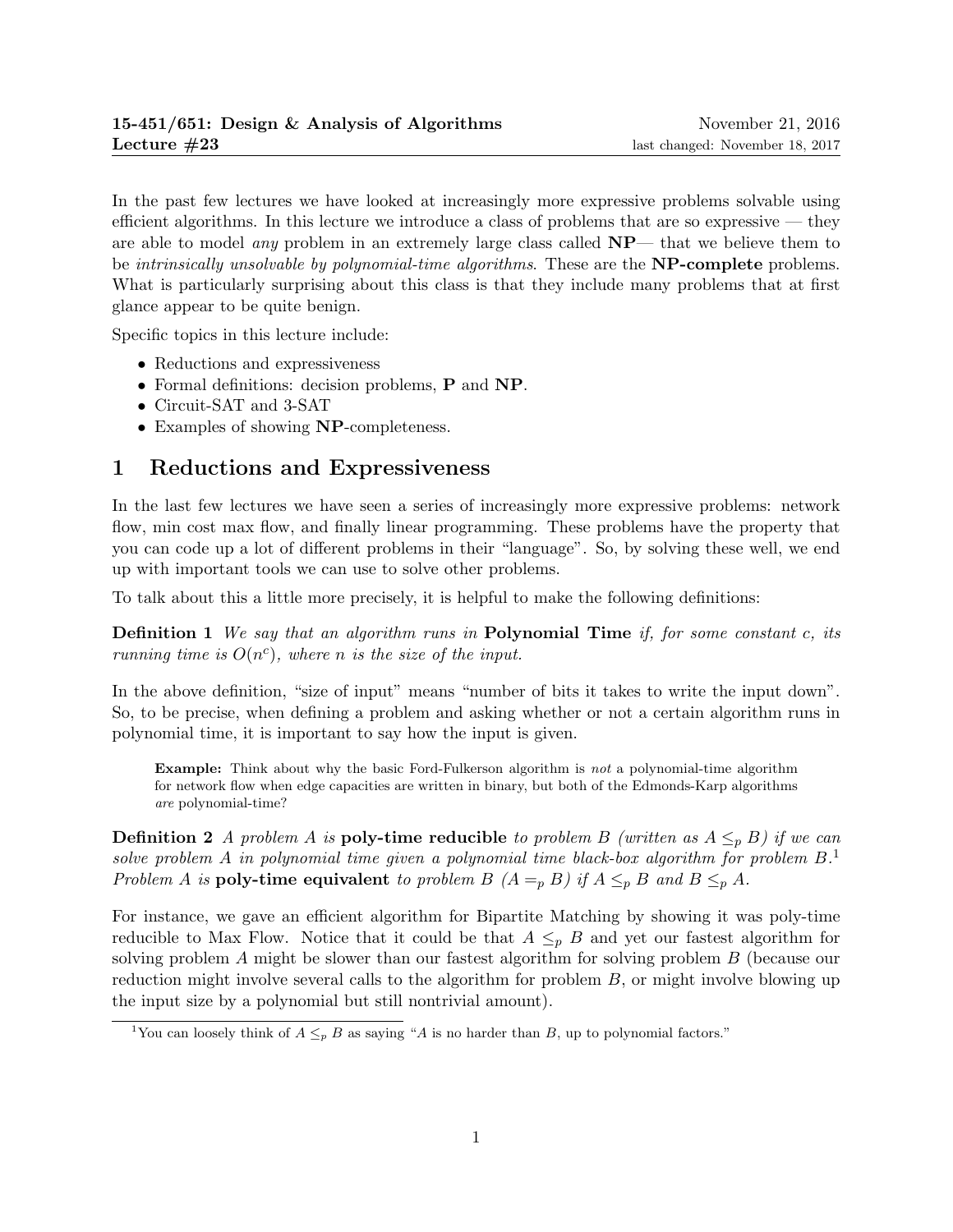#### 1.1 Decision Problems and Karp Reductions

We consider *decision problems*: problems whose answer is YES or NO. E.g., "Does the given network have a flow of value at least  $k$ ?" or "Does the given graph have a 3-coloring?" For such problems, we split all instances into two categories: YES-instances (whose correct answer is YES) and NO-instances (whose correct answer is NO). We put any ill-formed instances into the NO category.

In this lecture, we seek reductions (called *Karp reductions*) that are of a special form:

- Many-one reduction (a.k.a. Karp reduction) from problem A to problem  $B$ : To reduce problem  $A$  to problem  $B$  we want a function  $f$  that maps arbitrary instances of  $A$  to instances of B such that:
	- 1. if x is a YES-instance of A then  $f(x)$  is a YES-instance of B.
	- 2. if x is a NO-instance of A then  $f(x)$  is a NO-instance of B.
	- 3. f can be computed in polynomial time.

So, if we had an algorithm for  $B$ , and a function f with the above properties, we could using it to solve A on any instance x by running it on  $f(x)$ . <sup>2</sup>

# 2 Definitions: P, NP, and NP-Completeness

We can now define the complexity classes  $P$  and  $NP$ . These are both classes of decision problems.

**Definition 3 P** is the set of decision problems solvable in polynomial time.

E.g., the decision version of the network flow problem: "Given a network  $G$  and a flow value  $k$ , does there exist a flow  $\geq k$ ?" belongs to **P**.

But there are other problems we don't know how to efficiently solve. Some of these problems may be really uncomputable (like the HALTING PROBLEM that you probably saw in 15-251). Others, like the TRAVELING SALESMAN PROBLEM, have algorithms that run in  $2^{O(n)}$  time. Yet others, like FACTORING, have algorithms that run in  $2^{O(n^{1/3})}$  time. How to refine the landscape of these problems, to make sense of it all?

Here's one way. Many of the problems we would like to solve have the property that if someone handed us a solution, we could at least check if the solution was correct. For instance the TRAVEL-ING SALESMAN PROBLEM asks: "Given a weighted graph  $G$  and an integer  $k$ , does  $G$  have a tour that visits all the vertices and has total length at most k?" We may not know how to find such a tour quickly, but if someone gave such a tour to us, we could easily check if it satisfied the desired conditions (visited all the vertices and had total length at most  $k$ ). Similarly, for the 3-COLORING problem: "Given a graph  $G$ , can vertices be assigned colors red, blue, and green so that no two neighbors have the same color?" we don't know of any polynomial-time algorithms for solving the problem but we could easily check a proposed solution if someone gave one to us. The class of problems of this type — namely, if the answer is YES, then there exists a polynomial-length proof that can be checked in polynomial time — is called  $NP$ .

<sup>&</sup>lt;sup>2</sup>Why Karp reductions? Why not reductions that, e.g., map YES-instances of A to NO-instances of B? Or solve two instances of B and use that answer to solve an instance of A? Two reasons. Firstly, Karp reductions give a stronger result. Secondly, using general reductions (called Turing reductions) no longer allows us to differentiate between NP and co-NP, say; see Section 10 for a discussion.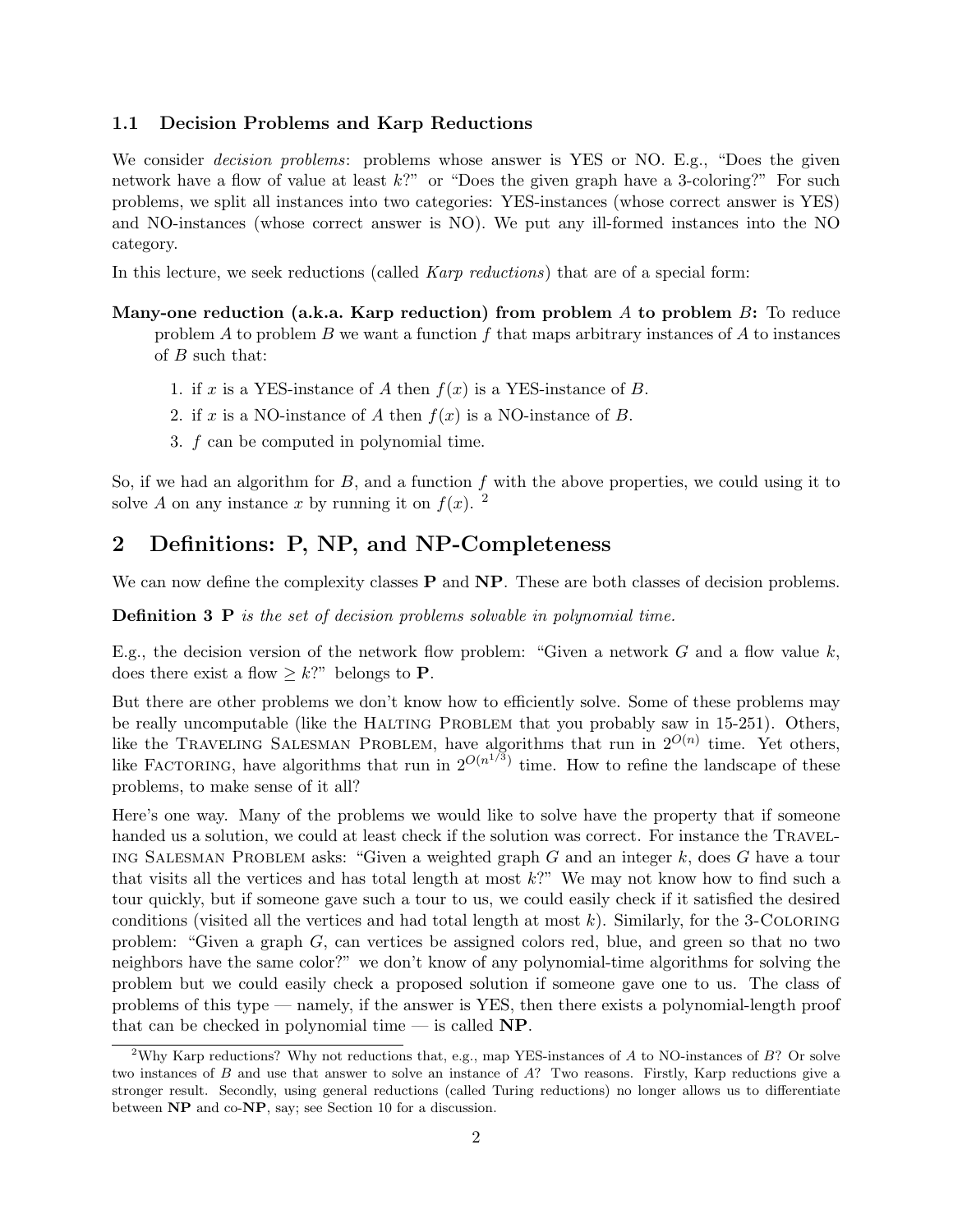**Definition 4 NP** is the set of decision problems that have polynomial-time verifiers. Specifically, problem Q is in  $\mathbf{NP}$  if there is a polynomial-time algorithm  $V(I, X)$  such that:

- If I is a YES-instance, then there exists X such that  $V(I, X) = YES$ .
- If I is a NO-instance, then for all X,  $V(I, X) = NO$ .

Furthermore, X should have length polynomial in size of  $I$  (since we are really only giving  $V$  time polynomial in the size of the instance, not the combined size of the instance and solution).

The second input X to the verifier V is often called a *witness*. E.g., for 3-coloring, the witness that an answer is YES is the coloring. For factoring, the witness that N has a factor between 2 and  $k$ is a factor. For the TRAVELING SALESMAN PROBLEM: "Given a weighted graph  $G$  and an integer k, does G have a tour that visits all the vertices and has total length at most  $k$ ?" the witness is the tour. All these problems belong to  $NP$ . Of course, any problem in P is also in  $NP$ , since V could just ignore X and directly solve I. So,  $P \subseteq NP$ .

A huge open question in complexity theory is whether  $P = NP$ . It would be quite strange if they were equal since that would mean that any problem for which a solution can be easily *verified* also has the property that a solution can be easily *found*. So most people believe  $P \neq NP$ . But, it's very hard to prove that a fast algorithm for something does not exist. So, it's still an open problem.

Loosely speaking, **NP**-complete problems are the "hardest" problems in **NP**, if you can solve them in polynomial time then you can solve any other problem in NP in polynomial time. Formally,

Definition 5 (NP-complete) Problem Q is NP-complete if:

- 1. Q is in NP, and
- 2. For any other problem  $Q'$  in  $\mathbf{NP}, Q' \leq_p Q$ .

So if  $Q$  is NP-complete and you could solve  $Q$  in polynomial time, you could solve any problem in NP in polynomial time. If Q just satisfies part (2) of Definition 5, then it's called NP-hard.

### 3 Circuit-SAT and 3-SAT (Read on your own)

The definition of NP-completeness would be useless if there were no NP-complete problems. Thankfully that is not the case. Let's consider now what would be a problem so expressive that if we could solve it, we could solve any problem in  $\bf NP$ . Moreover, we must define the problem so that it is in NP itself. Here is a natural candidate: CIRCUIT-SAT.

**Definition 6** CIRCUIT-SAT: Given a circuit of NAND gates with a single output and no loops (some of the inputs may be hardwired). Question: is there a setting of the inputs that causes the circuit to output 1?

Theorem 7 CIRCUIT-SAT is NP-complete.

**Proof Sketch:** First of all, CIRCUIT-SAT is clearly in NP, since you can just guess the input and try it. To show it is NP-complete, we need to reduce any problem in NP to CIRCUIT-SAT. By definition, this problem has a verifier program V that given an instance I and a witness  $W$ correctly outputs YES/NO in  $b := p(|I|)$  time for a fixed polynomial  $p()$ . We can assume it only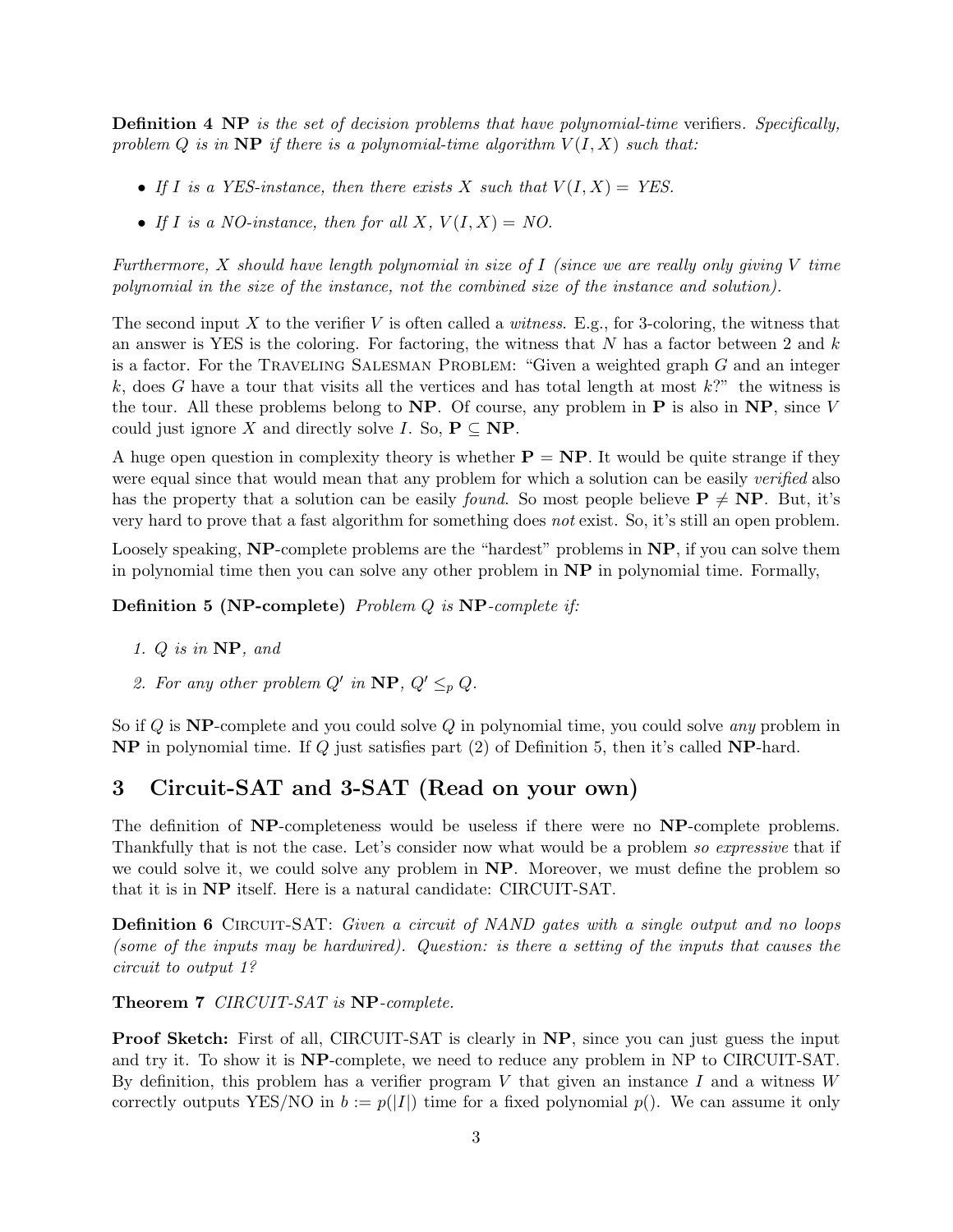uses b bits of memory too. We now use the fact that one can construct a RAM with b bits of memory (including its stored program) and a standard instruction set using only  $O(b \log b)$  NAND gates and a clock. By unrolling this design for b levels, we can remove loops and create a circuit that simulates what  $V$  computes within  $b$  time steps. We then hardwire the inputs corresponding to I and feed this into our CIRCUIT-SAT solver.

We now have one NP-complete problem. And it looks complicated. However, now we will show that a much simpler-looking problem, 3-SAT has the property that CIRCUIT-SAT  $\leq_p$  3-SAT.

**Definition 8** 3-SAT: Given: a CNF formula (AND of ORs) over n variables  $x_1, \ldots, x_n$ , where each clause has at most 3 variables in it. E.g.,  $(x_1 \vee x_2 \vee \overline{x}_3) \wedge (\overline{x}_2 \vee x_3) \wedge (x_1 \vee x_3) \wedge \ldots$  Goal: find an assignment to the variables that satisfies the formula if one exists.

**Theorem 9** CIRCUIT-SAT  $\leq_p$  3-SAT. Hence 3-SAT is NP-complete.

**Proof:** First of all, 3-SAT is clearly in NP, again you can guess the input and try it. Now, we give a Karp reduction from Circuit-SAT to it: i.e., a function f from instances C of CIRCUIT-SAT to instances of 3-SAT such that the formula  $f(C)$  produced is satisfiable iff the circuit C had an input x such that  $C(x) = 1$ . Moreover,  $f(C)$  should be computable in polynomial time, which among other things means we cannot blow up the size of  $C$  by more than a polynomial factor.

First of all, let's assume our input is given as a list of gates, where for each gate  $g_i$  we are told what its inputs are connected to. For example, such a list might look like:  $g_1 = \text{NAND}(x_1, x_3)$ ;  $g_2 = \text{NAND}(g_1, x_4); g_3 = \text{NAND}(x_1, 1); g_4 = \text{NAND}(g_1, g_2); \dots$  In addition we are told which gate  $g_m$  is the output of the circuit.

We will now compile this into an instance of 3-SAT as follows. We will make one variable for each input  $x_i$  of the circuit, and one for every gate  $g_i$ . We now write each NAND as a conjunction of 4 clauses. In particular, we just replace each statement of the form " $y_3 = \text{NAND}(y_1, y_2)$ " with:

| $(y_1 \text{ OR } y_2 \text{ OR } y_3)$                                       | $\leftarrow$ if $y_1 = 0$ and $y_2 = 0$ then we must have $y_3 = 1$ |
|-------------------------------------------------------------------------------|---------------------------------------------------------------------|
| AND $(y_1 \text{ OR } \overline{y}_2 \text{ OR } y_3)$                        | $\leftarrow$ if $y_1 = 0$ and $y_2 = 1$ then we must have $y_3 = 1$ |
| AND $(\overline{y}_1 \text{ OR } y_2 \text{ OR } y_3)$                        | $\leftarrow$ if $y_1 = 1$ and $y_2 = 0$ then we must have $y_3 = 1$ |
| AND $(\overline{y}_1 \text{ OR } \overline{y}_2 \text{ OR } \overline{y}_3).$ | $\leftarrow$ if $y_1 = 1$ and $y_2 = 1$ we must have $y_3 = 0$      |

Finally, we add the clause  $(g_m)$ , requiring the circuit to output 1. In other words, we are asking: is there an input to the circuit and a setting of all the gates such that the output of the circuit is equal to 1, and each gate is doing what it's supposed to? So, the 3-CNF formula produced is satisfiable if and only if the circuit has a setting of inputs that causes it to output 1. The size of the formula is linear in the size of the circuit. Moreover, the construction can be done in polynomial (actually, linear) time. So, if we had a polynomial-time algorithm to solve 3-SAT, then we could solve circuit-SAT in polynomial time too.

#### 4 Search versus Decision

Technically, a polynomial-time algorithm for CIRCUIT-SAT or 3-SAT just tells us if a solution exists, but doesn't actually produce it. How could we use an algorithm that just answers the YES/NO question of CIRCUIT-SAT to actually find a satisfying assignment? If we can do this, then we can use it to actually find the coloring or find the tour, not just smugly tell us that there is one. The problem of actually finding a solution is often called the search version of the problem,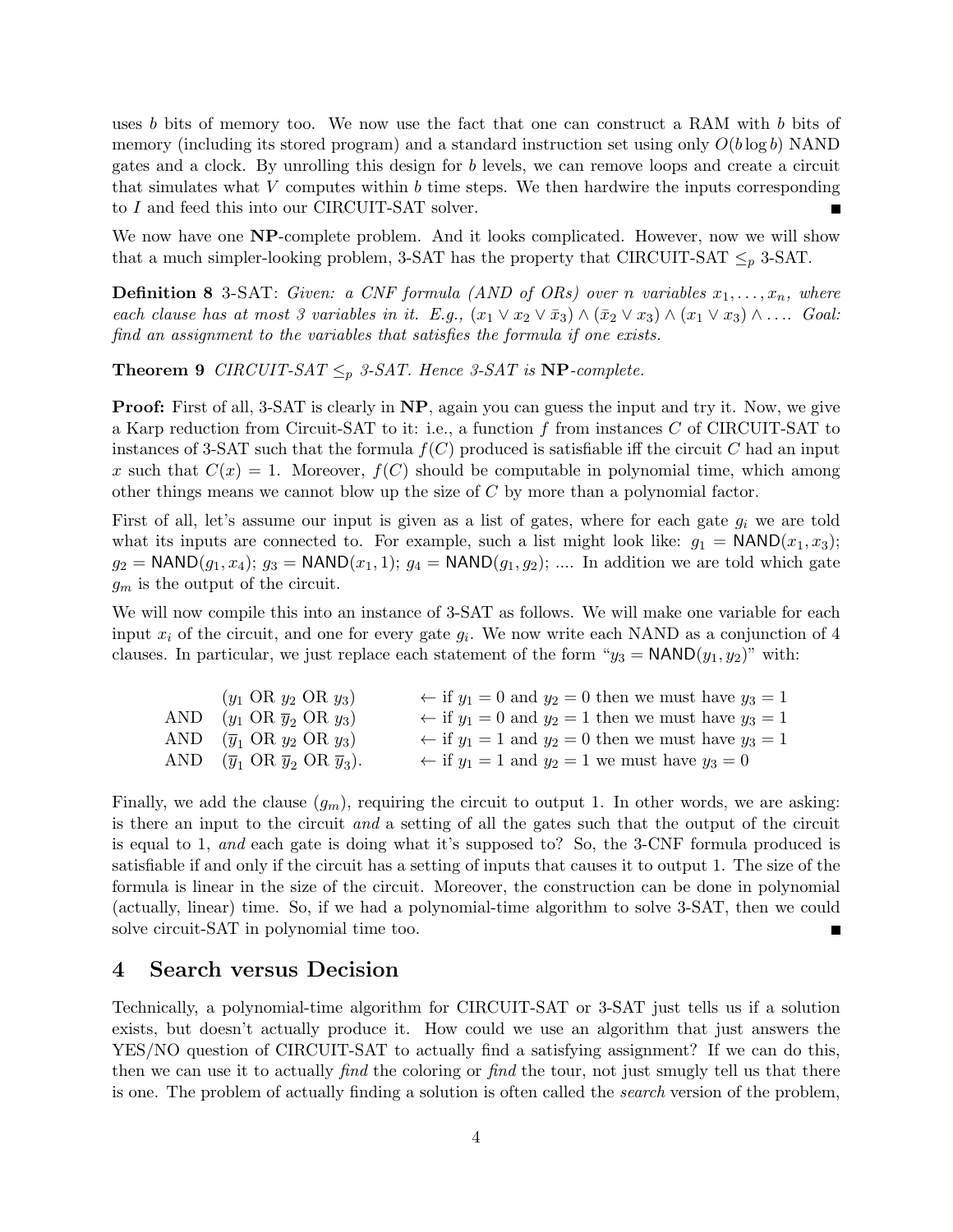as opposed to the decision version that just asks whether or not the solution exists. That is, we are asking: can we reduce the search version of the CIRCUIT-SAT to the decision version?

It turns out that in fact we can, by essentially performing binary search. In particular, once we know that a solution x exists, we want to ask: "how about a solution whose first bit is  $0$ ?" If, say, the answer to that is YES, then we will ask: "how about a solution whose first two bits are 00?" If, say, the answer to that is NO (so there must exist a solution whose first two bits are 01) we will then ask: "how about a solution whose first three bits are 010?" And so on. The key point is that we can do this using a black-box algorithm for the decision version of CIRCUIT-SAT as follows: we can just set the first few inputs of the circuit to whatever we want, and feed the resulting circuit to the algorithm. This way, using at most  $n$  calls to the decision algorithm, we can solve the search problem too.

### 5 Warm up: Independent Set, Vertex Cover, and Set Cover

An Independent Set in a graph is a set of nodes no two of which have an edge. E.g., in a 7-cycle, the largest independent set has size 3, and in the graph coloring problem, the set of nodes colored red is an independent set. The INDEPENDENT SET problem is: given a graph  $G$  and an integer  $k$ , does G have an independent set of size  $\geq k$ ?

Theorem 10 INDEPENDENT SET is NP-complete.

**Proof:** We reduce from 3SAT. Let  $\phi$  be an arbitrary 3SAT instance with clauses  $c_1, \ldots, c_k$  and variables  $x_1, \ldots, x_n$ . We construct a graph  $G_{\phi}$  that has a triangle  $T_i$  for each clause  $c_i$ , where the nodes of triangle  $T_i$  are labeled with the terms of  $c_i$  (a term is a variable or its negation). Between triangles, we connect up terms that are the negations of each other. For example:



If  $\phi$  is satisfiable, there is a true term in each triangle, and these true terms are all consistent with one another (none is the negation of another). This means that we can pick that node from each triangle, leading to an independent set of size k. If there is an independent set of size  $k$ , then we can set each of those terms to true in a consistent way, leading to a satisfying assignment.

A vertex cover in a graph is a set of nodes such that every edge is incident to at least one of them. For instance, if the graph represents rooms and corridors in a museum, then a vertex cover is a set of rooms we can put security guards in such that every corridor is observed by at least one guard. In this case we want the smallest cover possible. The VERTEX COVER problem is: given a graph G and an integer k, does G have a vertex cover of size  $\leq k$ ?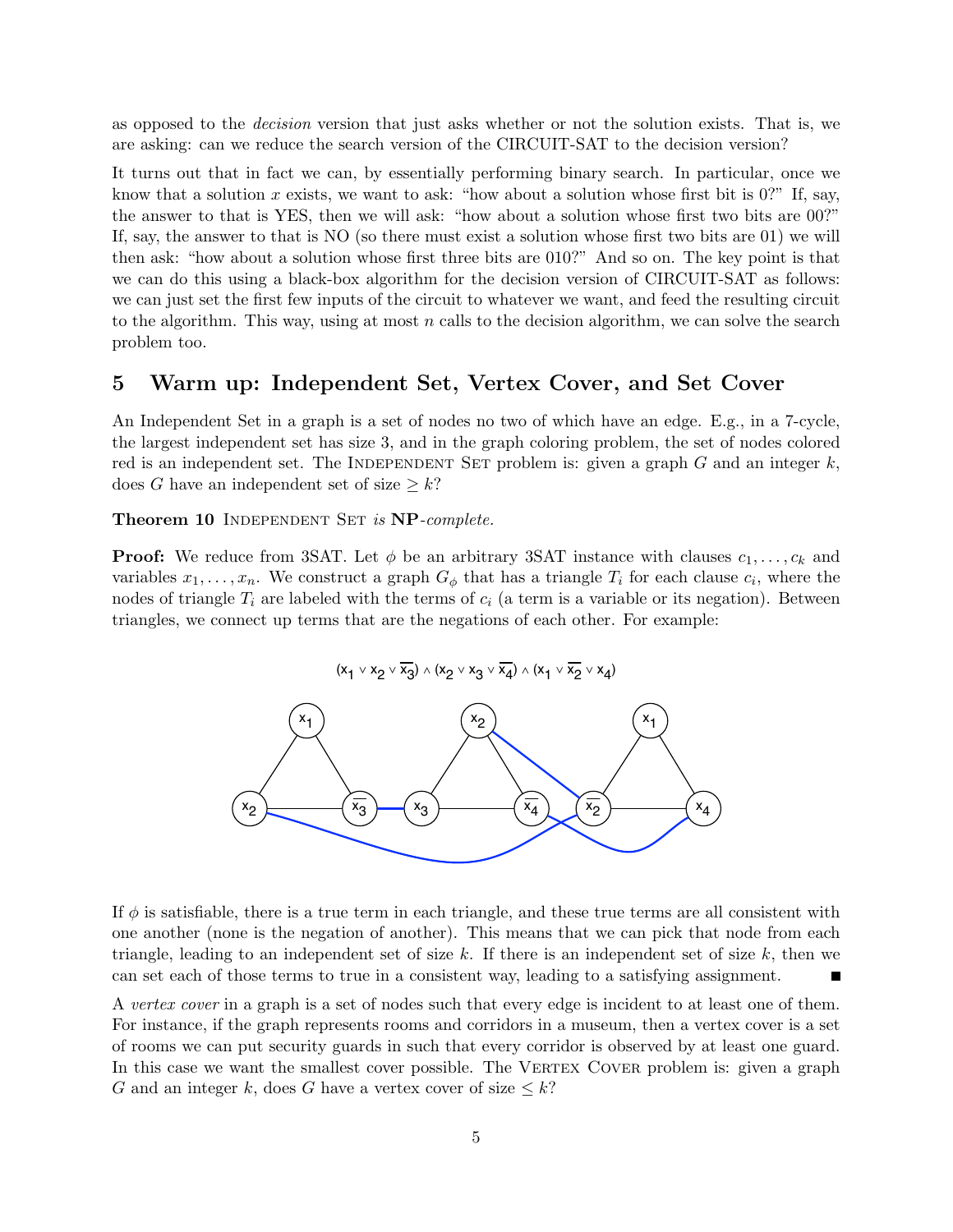Theorem 11 VERTEX COVER is NP-complete.

**Proof:** If C is a vertex cover in a graph G with vertex set V, then  $V - C$  is an independent set. Also if S is an independent set, then  $V-S$  is a vertex cover. So, the reduction from INDEPENDENT SET to VERTEX COVER is very simple: given an instance  $(G, k)$  for INDEPENDENT SET, produce the instance  $(G, n - k)$  for VERTEX COVER, where  $n = |V|$ . In other words, to solve the question "is there an independent set of size at least  $k$ " just solve the question "is there a vertex cover of size  $\leq n - k$ ?" So, VERTEX COVER is **NP**-Complete too.

Set cover is a generalization of vertex cover that comes up all the time. Let  $U$  be a set of items and  $S = \{S_1, \ldots, S_m\}$  be a collection of subsets of U. The Set Cover problem asks whether we can choose a subset of  $\leq k$  sets such that every  $u \in U$  is in at least one of the chosen sets.

Theorem 12 SET COVER is NP-complete.

**Proof:** Set Cover is in NP since we can check whether a given choice of sets covers all the elements of V in polynomial time. We reduce from Vertex Cover. Let  $G = (V, E)$ , k be an arbitrary instance of VC. Construct a Set Cover instance where the  $U = E$  and we have a set  $S_v$  for every  $v \in V$ where  $S_v$  contains the edges that are incident to v. The idea is that picking  $S_v$  covers the incident edges, and this corresponds to picking  $v$  and covering the incident edges.

If there is a vertex cover of size  $\leq k$ , then every item in U is covered by choosing the sets corresponding to the vertices chosen in the vertex cover. If there is a set cover of size  $\leq k$ , then choosing the corresponding vertices in  $G$  gives a vertex cover of the same size.

## 6 Summary: Proving NP-completeness in 2 Easy Steps

If you want to prove that problem  $Q$  is NP-complete, you need to do two things:

- 1. Show that  $Q$  is in NP.
- 2. Choose some NP-hard problem P to reduce from. This problem could be 3-SAT or Clique or Independent Set or Vertex Cover or any of the zillions of NP-hard problems known.

Now you want to reduce from P to Q. In other words, given any instance I of P, show how to transform it into an instance  $f(I)$  of Q, such that

I is a YES-instance of 
$$
P \iff f(I)
$$
 is a YES-instance of Q.

Note the " $\iff$ " in the middle—you need to show both directions. You also need to show that the mapping  $f(\cdot)$  can be done in polynomial time (and hence  $f(I)$  has size polynomial in the size of the original instance  $I$ ).

A common mistake is reducing from the problem Q to the hard problem P. Think about what this means. It means you can model your problem as a hard problem. Just because you can model the problem of adding two numbers as a linear program or as 3-SAT does not make addition complicated. You want to reduce the hard problem  $P$  to your problem  $Q$ , this shows  $Q$  is "at least as hard" as P.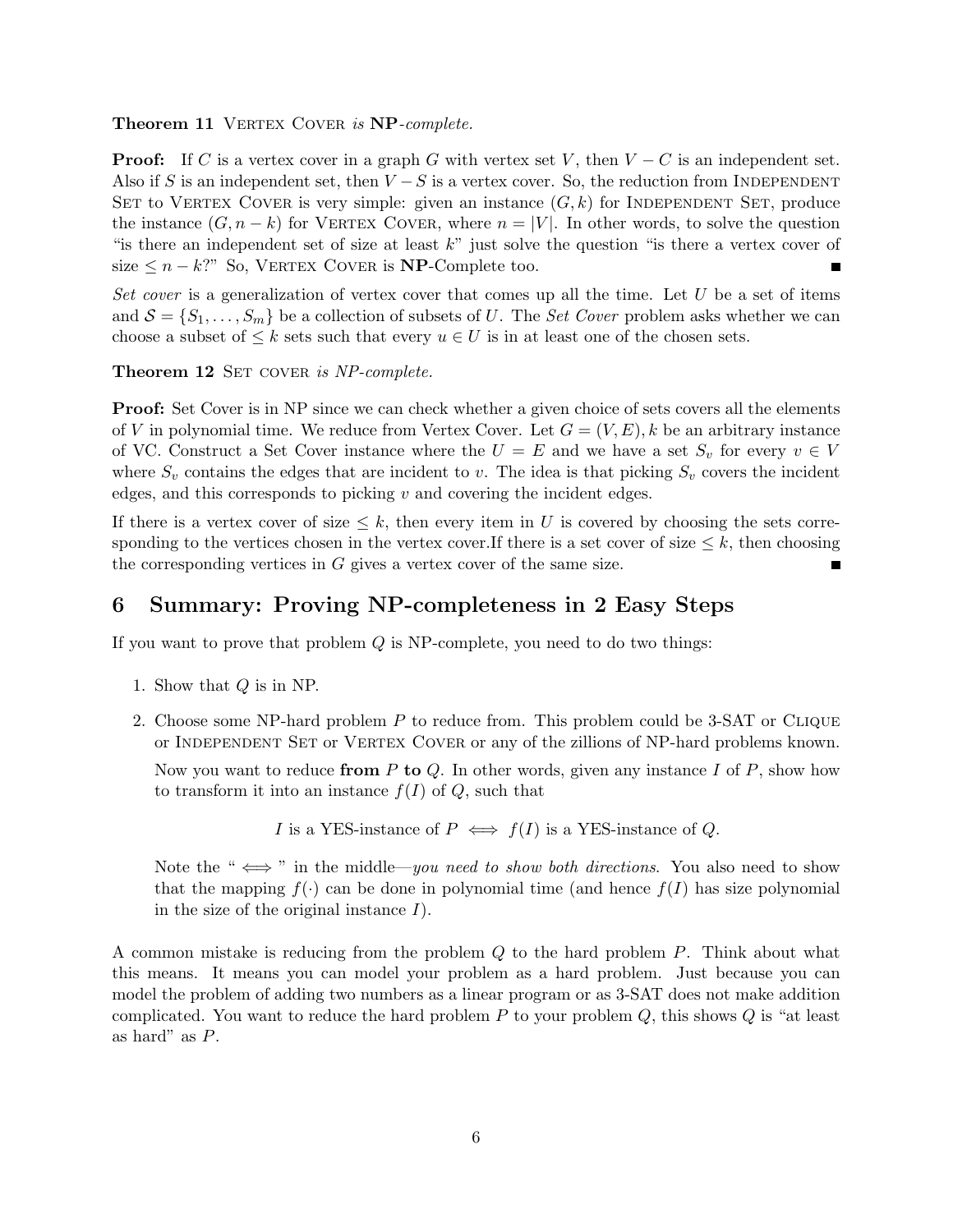# 7 Hamiltonian Cycle

A Hamiltonian cycle is a cycle in a graph that visits every vertex exactly once. The Ham Cycle problem asks, given a directed graph G, is there a Hamiltonian cycle.

Theorem 13 HAM CYCLE is NP-complete

Proof: Ham Cycle is in NP, since a certificate is just the cycle. We reduce from 3SAT. Let  $\phi$  be an arbitrary 3SAT instance with clauses  $c_1, \ldots, c_m$  and variables  $x_1, \ldots, x_n$ . Construct the following gadget that represents all possible truth assignments:



This includes a node (squares) for each clause. We connect the clauses up to the paths in an orientation that depends on whether the variable needs to be true or false to satisfy the clauses:



Each path through the rows represents a truth assignment, and we can take the detours to visit each clause node only iff we set the variables in such a way to satisfy them. П

### 8 Subset Sum

The subset sum problem is this: Given integers  $w_1, \ldots, w_n$  and T, does there exist a subset of the  $w_i$  integers that sums exactly to T? We saw a DP algorithm for this that ran in  $O(nT)$  time.

Theorem 14 SUBSET SUM is NP-complete.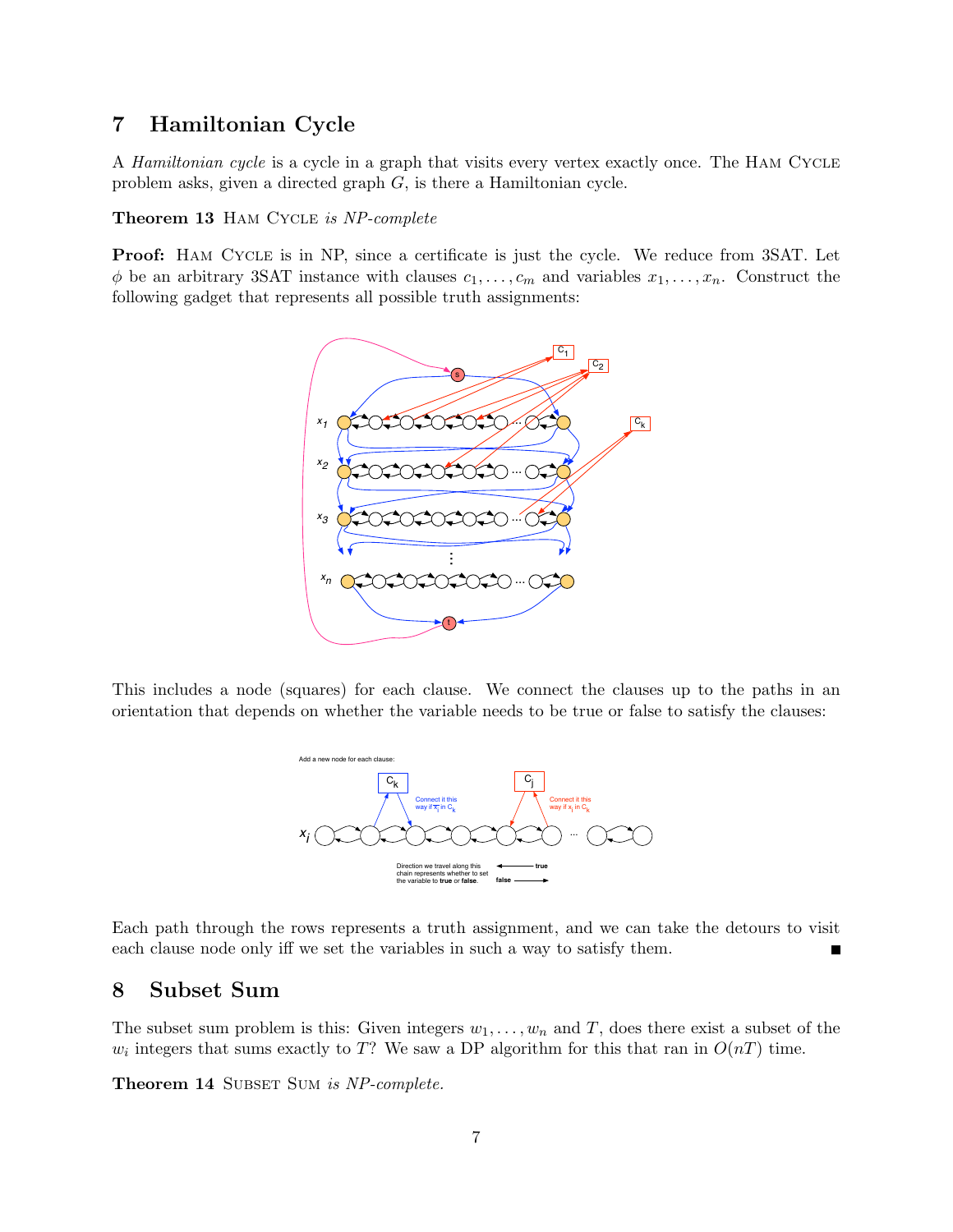**Proof:** A certificate is simply the subset of the integers that sums to  $T$ . This has size strictly less than the input. We reduce from 3SAT. Let  $\phi$  be an arbitrary 3SAT instance with clauses  $c_1, \ldots, c_m$ and variables  $x_1, \ldots, x_n$ . We construct integers  $y_i$  and  $z_i$  for each variable  $x_i$  and  $g_j, h_j$  for each clause  $c_j$ . The idea will be that choosing  $y_i$  will mean that variable  $x_i$  should be true and choosing  $z_i$  will mean that it should be false. We construct these integers as follows (where each row below gives the digits of one of the integers):



Since we are operating base-10, there is no carry. The only way we can sum to  $T$  is if we have chosen exactly 1 of  $y_i$  or  $z_i$  for each variable  $x_i$ . The only way we can sum to 3 in a column in the 2nd part of the matrix is if we've chosen at least one 1 in the upper right quadrant (since we can grab at most 2 from the  $g$  and  $h$  numbers).

# 9 Another example: CLIQUE (Read on your own)

We now use the NP-completeness of 3-SAT to show that another problem, a natural graph problem called Clique is NP-complete.

Definition 15 CLIQUE: Given a graph G, find the largest clique (set of nodes such that all pairs in the set are neighbors). Decision problem: "Given G and integer k, does G contain a clique of  $size \geq k$ ?"

Theorem 16 CLIQUE is NP-Complete.

**Proof:** Note that CLIQUE is clearly in NP; the witness is the set of vertices that are all connected to each other via edges. Next, we reduce 3-SAT to Clique. Specifically, given a 3-CNF formula F of m clauses over n variables, we construct a graph as follows. First, for each clause c of F we create one node for every assignment to variables in  $c$  that satisfies  $c$ . E.g., say we have:

$$
F = (x_1 \vee x_2 \vee \overline{x}_4) \wedge (\overline{x}_3 \vee x_4) \wedge (\overline{x}_2 \vee \overline{x}_3) \wedge \dots
$$